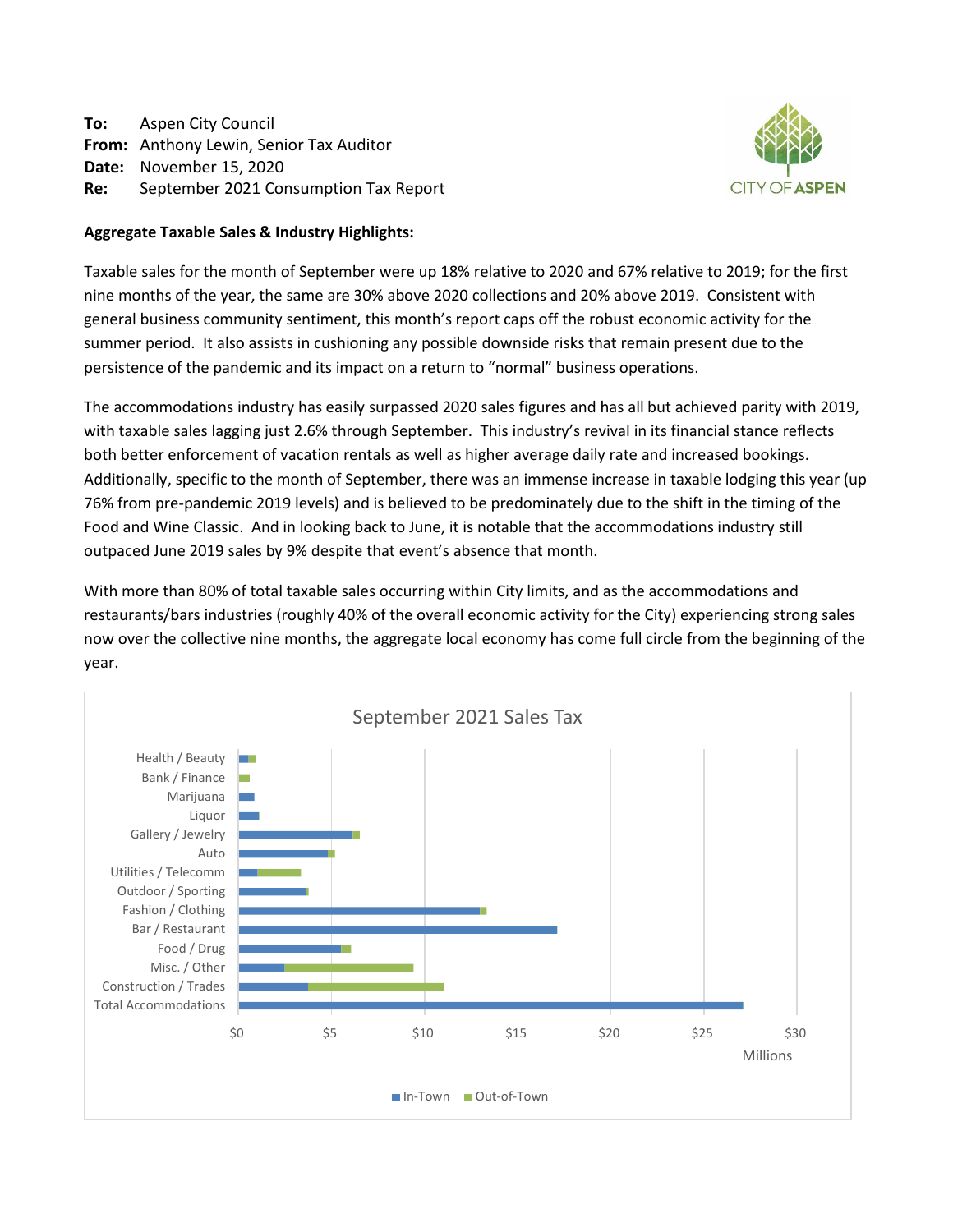# **Sales and Lodging Tax:**

In terms of actual tax, collections for the month of September were up 15% relative to 2020 and 66% relative to 2019. Again, this robust monthly collection period is believed to be the result of the shift of the annual Food and Wine Classic that otherwise would have been accounted for in June. Looking beyond the monthly activity and to the year-to-date collections, 2021 is now pacing 30% above 2020 and 21% above 2019.

Focusing in on lodging taxes, collections for the month of September were up 57% relative to 2020 and 92% relative to 2019 remittances; and on a year-to-date basis, collections are pacing 19% over 2020 and are just 5% off 2019 levels.

# *Short-Term Rentals*

As stated within last month's consumption report, the short-term rental industry has started to become clearer in terms of its volume and financial impact on the overall accommodation industry here in Aspen. This is thanks, in large part, to the implementation of new monitoring software coupled with code amendment changes around the vacation rental permit and business license requirements for this industry that occurred one year ago. As depicted by the graphic below, the taxable sales from short-term rentals for September made up slightly more than one-third of the overall lodging industry total.



## **City Share of County Sales Tax:**

The City of Aspen is allocated a portion of Pitkin County's 2.0% sales tax, with its share established based on a formulaic allocation for all municipalities generating economic activity within the County boundaries. Because the County tax collection process is performed at the State level, the County's collections lag by an additional month relative to the City's own collection process.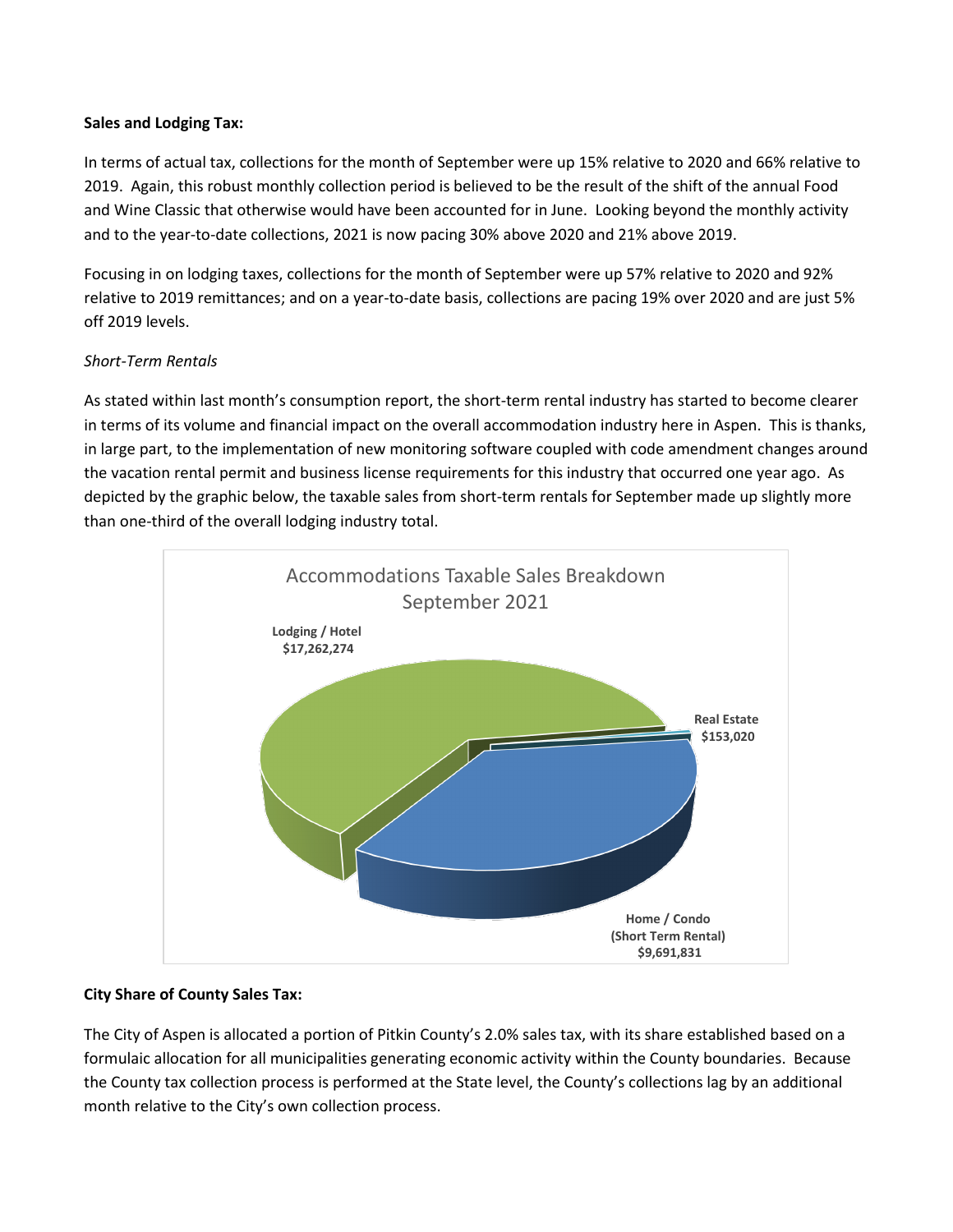While the monthly changes have not always been mirror images of each other, the City of Aspen's and Pitkin County's year-to-date collections appear to be closely tied together as one would expect, and are pacing just shy of 30% ahead of 2020 remittances, and 21% ahead of 2019 levels. There is some inherent variances in terms of industry make-up between the larger County tax base and that of the smaller City of Aspen, but that does not seem to be manifesting into any material variance for overall tax collections.

# **Real Estate Transfer Taxes:**

Monthly collections again lost ground relative to 2020 activity at this same time last year, however that is not to say that real estate activity has significantly diminished, as 2021 is still pacing ahead of last year's record year. For October, Housing and Wheeler Real Estate Transfer Taxes were down 12.2% and 11.6%, respectively when compared to 2020 figures. Through the first ten months of the year, aggregate collections however remain well over last year's totals through October, pacing up 14.8% and 8.2%, respectively. Collections will continue to benefit both affordable housing development and the performing and visual arts.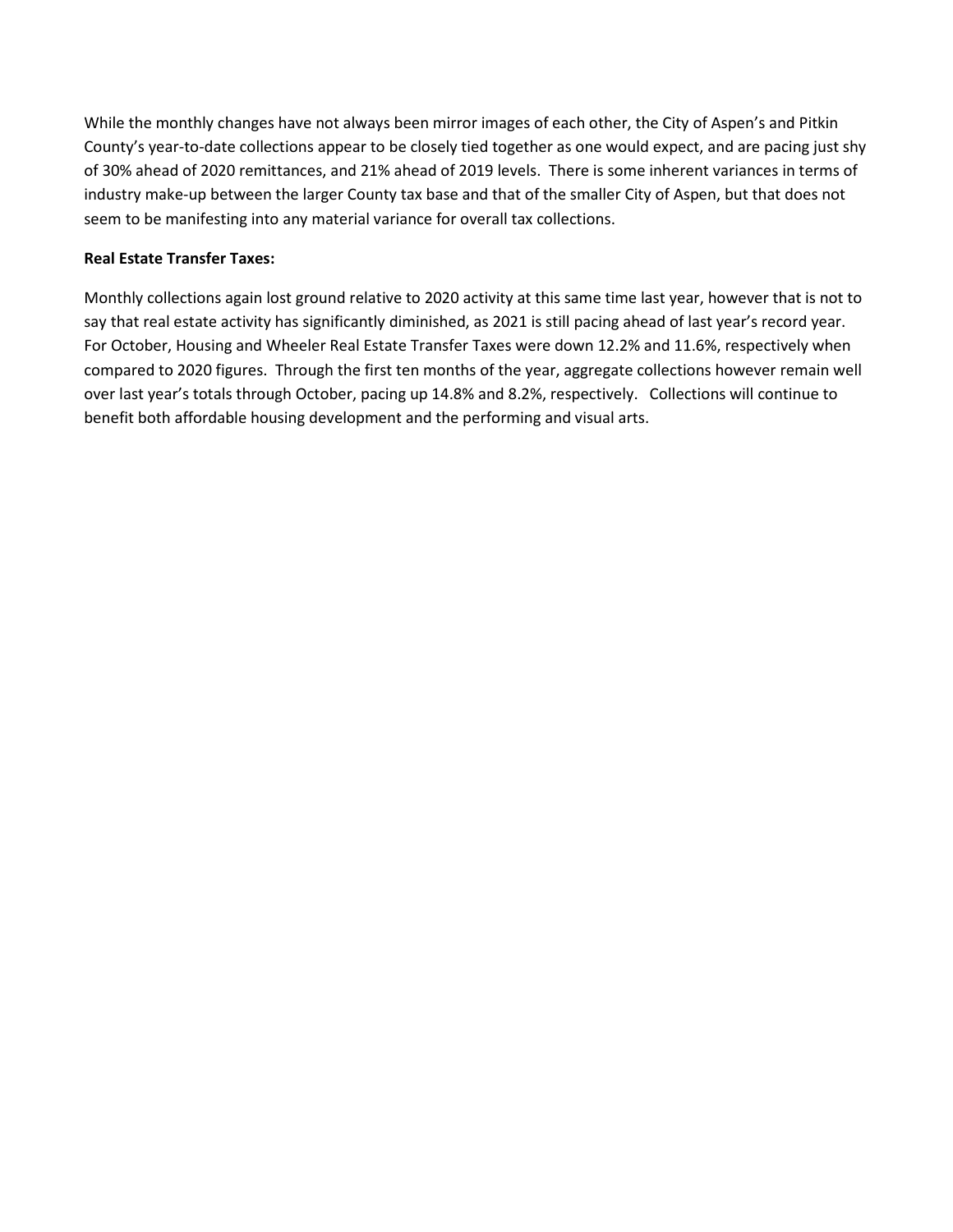|                         |                                  |                    |                     |                     | City of Aspen Retail Sales by Industry<br>September 2021                        |  |  |  |  |  |  |  |
|-------------------------|----------------------------------|--------------------|---------------------|---------------------|---------------------------------------------------------------------------------|--|--|--|--|--|--|--|
|                         | <b>Year To Date Retail Sales</b> |                    |                     |                     |                                                                                 |  |  |  |  |  |  |  |
| Category                | <b>YTD Retail Sales</b>          | % YTD Retail Sales | % Change<br>to 2020 | % Change<br>to 2019 | <b>Marijuana</b><br><b>Health / Beauty</b><br>1.2%<br><b>Automobile</b><br>0.7% |  |  |  |  |  |  |  |
| Accommodations          | \$183,517,255                    | 24.2%              | 28.1%               | (2.6%)              | <b>Utilities</b><br><b>Bank / Finance</b><br>3.6%<br>Jewelry/Gallery            |  |  |  |  |  |  |  |
| Restaurants/Bars        | \$121,226,669                    | 16.0%              | 22.2%               | 7.4%                | 5.0%<br>0.5%<br>4.4%                                                            |  |  |  |  |  |  |  |
| Sports Equip/Clothing   | \$45,400,773                     | 6.0%               | 16.7%               | 18.8%               | <b>Miscellaneous</b><br><b>Accommodations</b>                                   |  |  |  |  |  |  |  |
| <b>Fashion Clothing</b> | \$90,479,278                     | 12.0%              | 111.2%              | 80.2%               | 8.5%<br>24.2%<br>Liquor                                                         |  |  |  |  |  |  |  |
| Construction            | \$70,344,773                     | 9.3%               | 43.5%               | 41.6%               | 1.4%<br>Food & Drug                                                             |  |  |  |  |  |  |  |
| Food & Drug             | \$54,638,461                     | 7.2%               | 20.9%               | 21.9%               | 7.2%                                                                            |  |  |  |  |  |  |  |
| Liquor                  | \$10,478,268                     | 1.4%               | 4.1%                | 27.4%               |                                                                                 |  |  |  |  |  |  |  |
| Miscellaneous           | \$64,387,247                     | 8.5%               | $(2.4\%)$           | 23.7%               |                                                                                 |  |  |  |  |  |  |  |
| Jewelry/Gallery         | \$33,677,442                     | 4.4%               | 9.1%                | 23.4%               |                                                                                 |  |  |  |  |  |  |  |
| Utilities               | \$37,938,123                     | 5.0%               | 11.2%               | 11.4%               |                                                                                 |  |  |  |  |  |  |  |
| Automobile              | \$27,213,250                     | 3.6%               | 68.0%               | 79.6%               | <b>Construction</b><br>9.3%                                                     |  |  |  |  |  |  |  |
| Marijuana               | \$8,940,900                      | 1.2%               | 1.9%                | $(8.1\%)$           |                                                                                 |  |  |  |  |  |  |  |
| Bank / Finance          | \$3,444,448                      | 0.5%               | #DIV/0!             | #DIV/0!             |                                                                                 |  |  |  |  |  |  |  |
| Health / Beauty         | \$5,155,023                      | 0.7%               | #DIV/0!             | #DIV/0!             | <b>Restaurants/Bars</b><br><b>Fashion Clothing</b>                              |  |  |  |  |  |  |  |
| Total                   | \$756,841,909                    | 100.0%             | 29.5%               | 20.0%               | 16.0%<br>12.0%<br><b>Sports Equip/Clothing</b><br>6.0%                          |  |  |  |  |  |  |  |

Beginning October 2020, industries were assessed and revised. This includes Luxury Goods which no longer reflects high end clothing which now is captured within Clothing. Additionally, two new categories (Bank / Finance and Health / Beauty) were added to reflect items previous reported within Miscellaneous. These adjustments will ultimately skew the annual percentage change in these industries and is therefore important to note - industry contraction or expansion cannot be gauged by these percentages until a full year's worth of data has been compiled with the new categorizations.

|                         |                             |                                  | <b>September Monthly Retail Sales</b> |                     |                              |  |  |  |  |
|-------------------------|-----------------------------|----------------------------------|---------------------------------------|---------------------|------------------------------|--|--|--|--|
| Category                | <b>Monthly Retail Sales</b> | % Monthly Retail<br><b>Sales</b> | % Change<br>to 2020                   | % Change<br>to 2019 |                              |  |  |  |  |
| Accommodations          | \$27,107,125                | 25.5%                            | 65.6%                                 | 75.9%               |                              |  |  |  |  |
| Restaurants/Bars        | \$17,126,514                | 16.1%                            | 24.7%                                 | 61.7%               |                              |  |  |  |  |
| Sports Equip/Clothing   | \$3,772,132                 | 3.5%                             | $(2.1\%)$                             | 57.6%               | <b>Miscellane</b>            |  |  |  |  |
| <b>Fashion Clothing</b> | \$13,326,175                | 12.5%                            | 87.1%                                 | 154.1%              | 8.8%<br>Liquor               |  |  |  |  |
| Construction            | \$11,064,907                | 10.4%                            | 18.8%                                 | 47.8%               | 1.1%                         |  |  |  |  |
| Food & Drug             | \$6,046,856                 | 5.7%                             | 10.2%                                 | 29.3%               | Food & Drug<br>5.7%          |  |  |  |  |
| Liquor                  | \$1,129,460                 | 1.1%                             | (18.5%)                               | 46.4%               |                              |  |  |  |  |
| Miscellaneous           | \$9,406,552                 | 8.8%                             | (54.9%)                               | 3.8%                |                              |  |  |  |  |
| Jewelry/Gallery         | \$6,515,665                 | 6.1%                             | 52.5%                                 | 119.1%              |                              |  |  |  |  |
| <b>Utilities</b>        | \$3,357,635                 | 3.2%                             | 11.0%                                 | 12.0%               |                              |  |  |  |  |
| Automobile              | \$5,180,911                 | 4.9%                             | 54.2%                                 | 295.7%              | <b>Construction</b><br>10.4% |  |  |  |  |
| Marijuana               | \$859,099                   | 0.8%                             | (26.1%)                               | $(6.6\%)$           |                              |  |  |  |  |
| Bank / Finance          | \$605,328                   | 0.6%                             | #DIV/0!                               | #DIV/0!             |                              |  |  |  |  |
| Health / Beauty         | \$916,836                   | 0.9%                             | #DIV/0!                               | #DIV/0!             |                              |  |  |  |  |
| Total                   | \$106,415,195               | 100.0%                           | 18.3%                                 | 66.7%               | B                            |  |  |  |  |

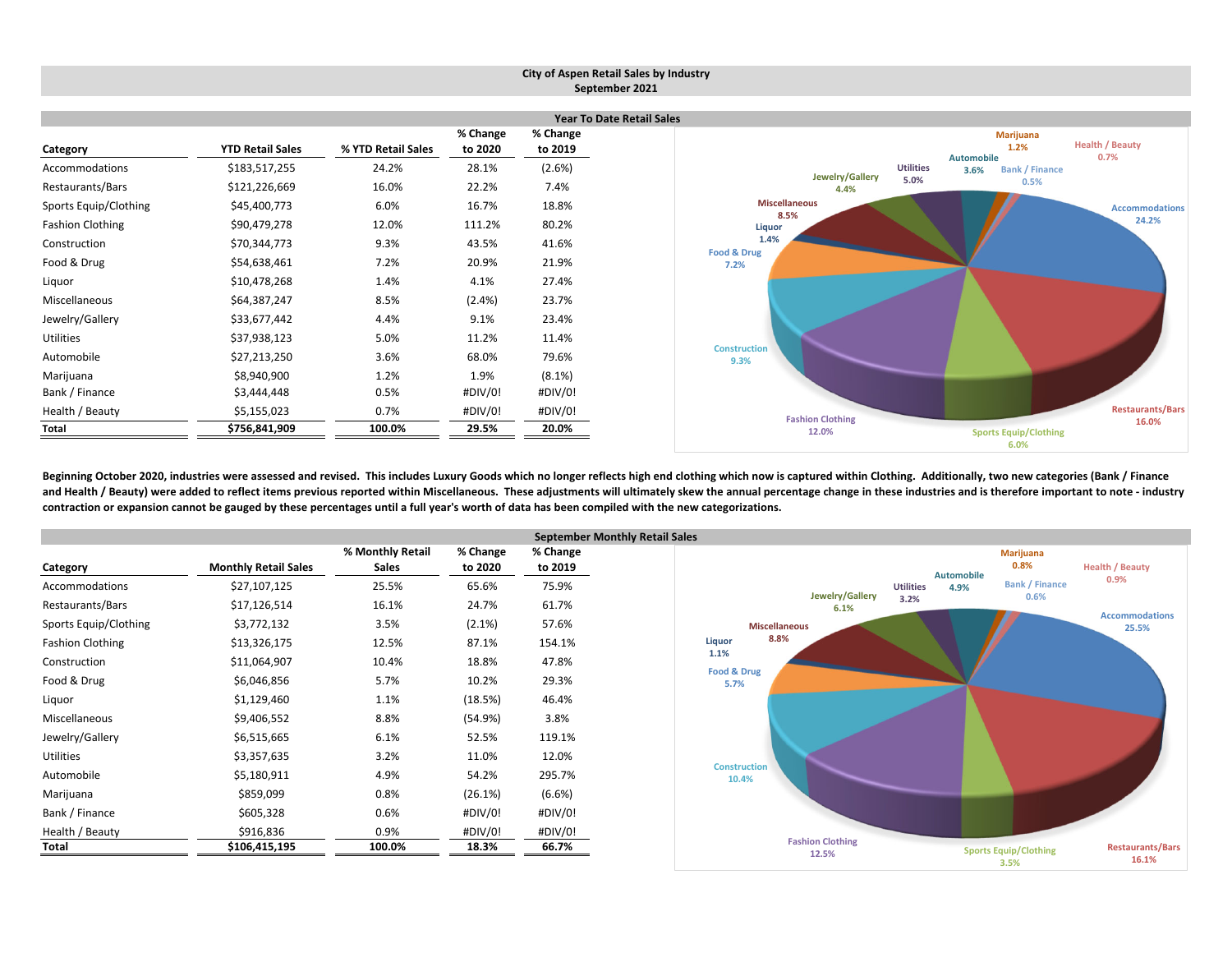# **City of Aspen Sales and Lodging Tax September 2021**

| <b>Year To Date Tax Collections</b>                 |                  |       |                                           |                                                                                                                           |  |  |  |  |  |  |  |
|-----------------------------------------------------|------------------|-------|-------------------------------------------|---------------------------------------------------------------------------------------------------------------------------|--|--|--|--|--|--|--|
|                                                     | <b>YTD Taxes</b> | % YTD | 2.0% Lodging                              |                                                                                                                           |  |  |  |  |  |  |  |
| Tax Type                                            | <b>Collected</b> | Taxes | Tax: Tourist<br>Promotion/                | 1.0% Sales Tax: Parks &<br>Open Space                                                                                     |  |  |  |  |  |  |  |
| 1.0% Sales Tax: Parks & Open Space                  | \$7,619,761.57   | 35.9% | Transportation                            | 35.9%                                                                                                                     |  |  |  |  |  |  |  |
| 0.5% Sales Tax: Parks & Open Space                  | \$3,812,978.38   | 18.0% | 13.8%                                     |                                                                                                                           |  |  |  |  |  |  |  |
| 0.30% Sales Tax: Public Education                   | \$2,290,242.38   | 10.8% |                                           |                                                                                                                           |  |  |  |  |  |  |  |
| 0.15% Sales Tax: Transportation                     | \$1,143,903.48   | 5.4%  |                                           |                                                                                                                           |  |  |  |  |  |  |  |
| 0.45% Sales Tax: Affordable Housing/ Childcare      | \$3,431,679.64   | 16.2% |                                           |                                                                                                                           |  |  |  |  |  |  |  |
| 2.0% Lodging Tax: Tourist Promotion/ Transportation | \$2,932,923.64   | 13.8% | 0.45% Sales Tax:                          | 0.5% Sales Tax: Parks &                                                                                                   |  |  |  |  |  |  |  |
| Total                                               | \$21,231,489.09  | 100%  | Affordable Housing/<br>Childcare<br>16.2% | 0.15% Sales Tax:<br>0.30% Sales Tax: Public<br><b>Open Space</b><br>Transportation<br>Education<br>18.0%<br>5.4%<br>10.8% |  |  |  |  |  |  |  |

| <b>September Monthly Tax Collections</b>            |                                          |                    |                                                                     |                                    |                                                      |                                          |  |  |  |  |
|-----------------------------------------------------|------------------------------------------|--------------------|---------------------------------------------------------------------|------------------------------------|------------------------------------------------------|------------------------------------------|--|--|--|--|
| Tax Type                                            | <b>Monthly Taxes</b><br><b>Collected</b> | % Monthly<br>Taxes | 2.0% Lodging<br><b>Tax: Tourist</b><br>Promotion/<br>Transportation |                                    | 1.0% Sales Tax:<br>Parks & Open<br>Space<br>35.6%    |                                          |  |  |  |  |
| 1.0% Sales Tax: Parks & Open Space                  | \$1,057,612.83                           | 35.6%              |                                                                     | 14.6%                              |                                                      |                                          |  |  |  |  |
| 0.5% Sales Tax: Parks & Open Space                  | \$528,115.50                             | 17.8%              |                                                                     |                                    |                                                      |                                          |  |  |  |  |
| 0.30% Sales Tax: Public Education                   | \$317,389.59                             | 10.7%              |                                                                     |                                    |                                                      |                                          |  |  |  |  |
| 0.15% Sales Tax: Transportation                     | \$158,436.74                             | 5.3%               |                                                                     |                                    |                                                      |                                          |  |  |  |  |
| 0.45% Sales Tax: Affordable Housing/ Childcare      | \$475,303.19                             | 16.0%              |                                                                     |                                    |                                                      |                                          |  |  |  |  |
| 2.0% Lodging Tax: Tourist Promotion/ Transportation | <u>\$432,142.52</u>                      | 14.6%              |                                                                     |                                    |                                                      |                                          |  |  |  |  |
| <b>Total</b>                                        | \$2,969,000.37                           | 100%               | 0.45% Sales Tax:<br><b>Affordable</b><br>Housing/<br>Childcare      | 0.15% Sales Tax:<br>Transportation | 0.30% Sales Tax:<br><b>Public Education</b><br>10.7% | 0.5% Sales Tax:<br>Parks & Open<br>Space |  |  |  |  |

**Space 17.8%**

**5.3%**

**Childcare 16.0%**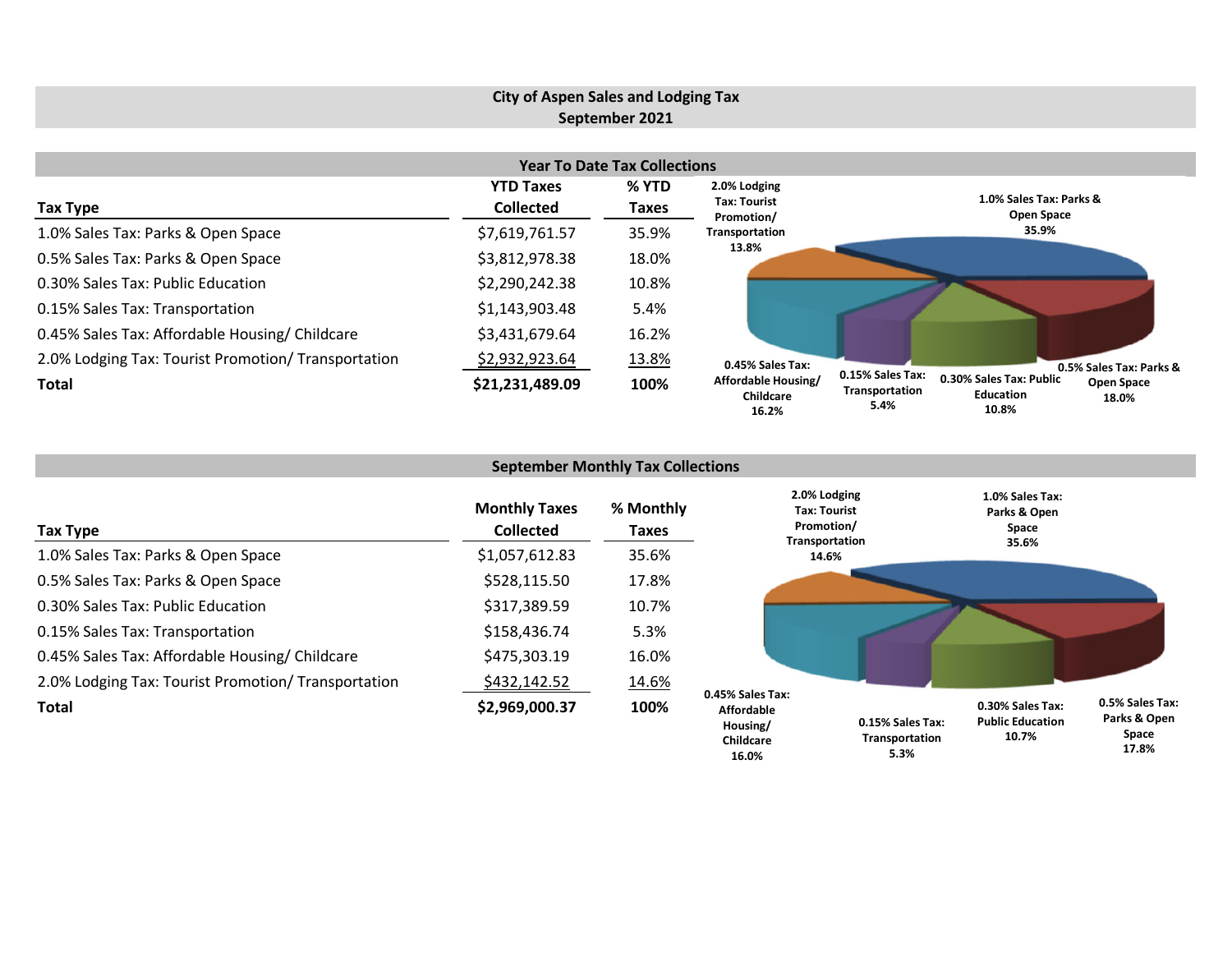#### **City of Aspen Sales Tax 2.4% September 2021**

| <b>Current Month Revenues are</b> | 14.6% | above last year's Monthly Revenues.             |
|-----------------------------------|-------|-------------------------------------------------|
| <b>Year To Date Revenues are</b>  | 43.2% | above Year To Date Budgeted Revenues.           |
| <b>Year To Date Revenues are</b>  | 30.4% | above last year's Actual Year To Date Revenues. |

|              | 2021 Monthly Budget vs. 2021 Actual |             |           | 2021 YTD Budget vs. 2021 Actual |              |           |              | 2021 vs. 2020 |                 |          |
|--------------|-------------------------------------|-------------|-----------|---------------------------------|--------------|-----------|--------------|---------------|-----------------|----------|
| <b>Month</b> | <b>Budget</b>                       | Actual      | Variance  | <b>Budget</b>                   | Actual       | Variance  | 2020 Monthly | Variance      | <b>2020 YTD</b> | Variance |
| Jan          | \$1,595,006                         | \$1,594,720 | $(0.0\%)$ | \$1,595,006                     | \$1,594,720  | $(0.0\%)$ | \$2,276,217  | (29.9%)       | \$2,276,217     | (29.9%)  |
| Feb          | \$1,486,326                         | \$1,673,483 | 12.6%     | \$3,081,332                     | \$3,268,203  | 6.1%      | \$2,122,818  | (21.2%)       | \$4,399,035     | (25.7%)  |
| Mar          | \$1,888,591                         | \$2,645,788 | 40.1%     | \$4,969,923                     | \$5,913,991  | 19.0%     | \$1,243,377  | 112.8%        | \$5,642,412     | 4.8%     |
| Apr          | \$777,333                           | \$1,117,415 | 43.7%     | \$5,747,255                     | \$7,031,407  | 22.3%     | \$524,409    | 113.1%        | \$6,166,820     | 14.0%    |
| May          | \$609,455                           | \$964,724   | 58.3%     | \$6,356,711                     | \$7,996,131  | 25.8%     | \$567,114    | 70.1%         | \$6,733,934     | 18.7%    |
| June         | \$1,451,356                         | \$2,213,718 | 52.5%     | \$7,808,067                     | \$10,209,848 | 30.8%     | \$1,315,505  | 68.3%         | \$8,049,440     | 26.8%    |
| July         | \$1,922,418                         | \$3,058,702 | 59.1%     | \$9,730,485                     | \$13,268,550 | 36.4%     | \$1,984,791  | 54.1%         | \$10,034,230    | 32.2%    |
| Aug          | \$1,631,118                         | \$2,493,158 | 52.8%     | \$11,361,603                    | \$15,761,708 | 38.7%     | \$1,783,192  | 39.8%         | \$11,817,422    | 33.4%    |
| Sept         | \$1,413,986                         | \$2,536,858 | 79.4%     | \$12,775,590                    | \$18,298,565 | 43.2%     | \$2,214,205  | 14.6%         | \$14,031,628    | 30.4%    |
| Oct          | \$855,843                           |             |           | \$13,631,433                    |              |           | \$1,067,153  |               | \$15,098,781    |          |
| Nov          | \$719,393                           |             |           | \$14,350,825                    |              |           | \$972,967    |               | \$16,071,748    |          |
| Dec          | \$2,635,754                         |             |           | \$16,986,579                    |              |           | \$2,286,874  |               | \$18,358,622    |          |



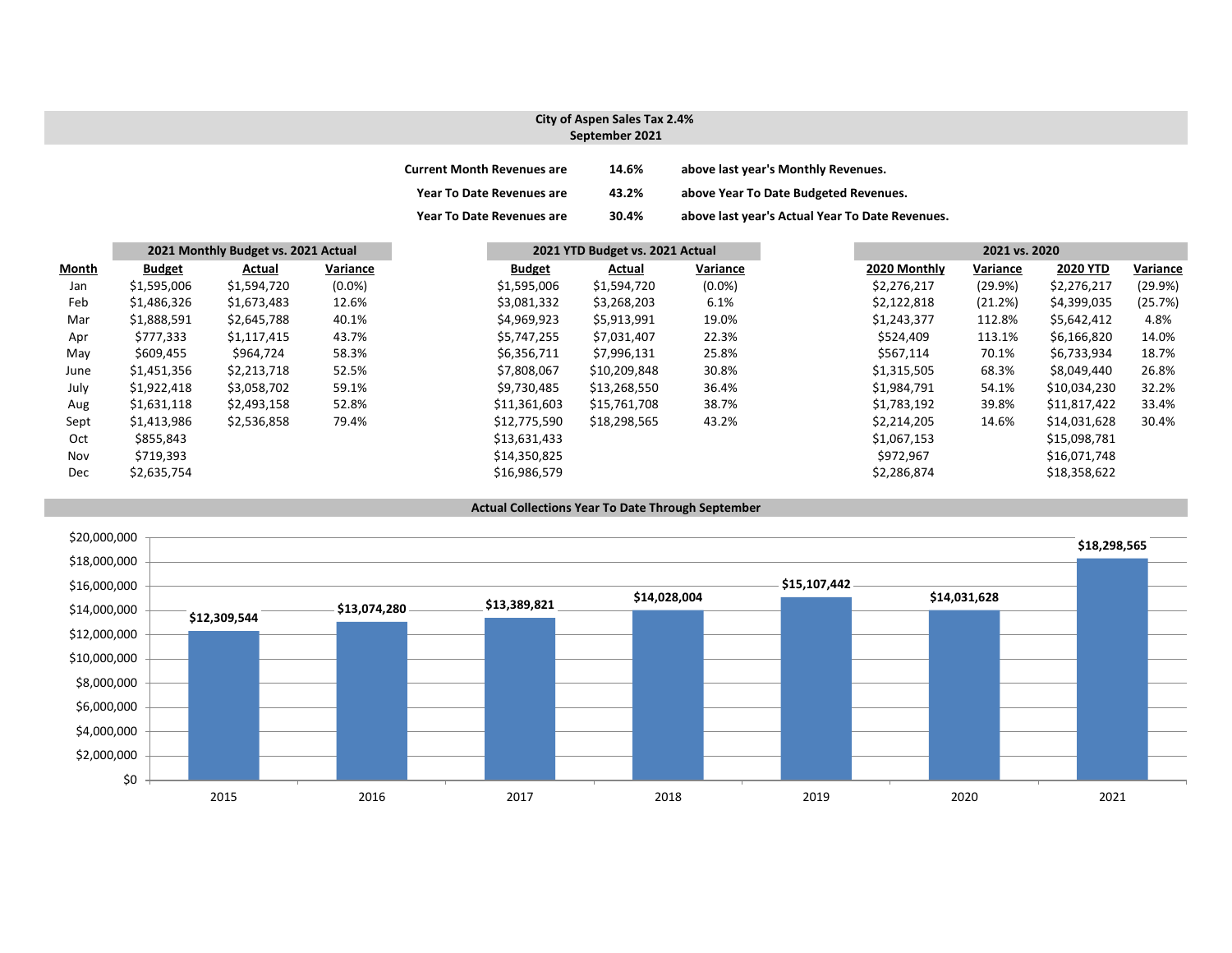### **City of Aspen Tourist Promotion 1.5% Lodging Tax (0.5% Rate for 2010 and Prior) September 2021**

| <b>Current Month Revenues are</b> | 57.3% | above last year's Monthly Revenues.             |
|-----------------------------------|-------|-------------------------------------------------|
| Year To Date Revenues are         | 17.4% | above Year To Date Budgeted Revenues.           |
| Year To Date Revenues are         | 18.9% | above last year's Actual Year To Date Revenues. |

|       | 2021 Monthly Budget vs. 2021 Actual |           |          |  |               | 2021 YTD Budget vs. 2021 Actual |           | 2021 vs. 2020 |              |            |                 |            |
|-------|-------------------------------------|-----------|----------|--|---------------|---------------------------------|-----------|---------------|--------------|------------|-----------------|------------|
| Month | <b>Budget</b>                       | Actual    | Variance |  | <b>Budget</b> | Actual                          | Variance  |               | 2020 Monthly | Variance   | <b>2020 YTD</b> | Variance   |
| Jan   | \$304,500                           | \$168,712 | (44.6%)  |  | \$304,500     | \$168,712                       | (44.6%)   |               | \$423,412    | (60.2%)    | \$423,412       | (60.2%)    |
| Feb   | \$270,000                           | \$208,731 | (22.7%)  |  | \$574,500     | \$377,443                       | (34.3%)   |               | \$417,502    | $(50.0\%)$ | \$840,914       | (55.1%)    |
| Mar   | \$353,250                           | \$369,554 | 4.6%     |  | \$927,750     | \$746,997                       | (19.5%)   |               | \$197,251    | 87.4%      | \$1,038,165     | (28.0%)    |
| Apr   | \$64,500                            | \$88,271  | 36.9%    |  | \$992,250     | \$835,268                       | (15.8%)   |               | \$5,581      | 1,481.7%   | \$1,043,746     | $(20.0\%)$ |
| May   | \$49,500                            | \$50,893  | 2.8%     |  | \$1,041,750   | \$886,160                       | (14.9%)   |               | \$8,770      | 480.3%     | \$1,052,516     | (15.8%)    |
| June  | \$186,750                           | \$231,840 | 24.1%    |  | \$1,228,500   | \$1,118,001                     | $(9.0\%)$ |               | \$99,543     | 132.9%     | \$1,152,059     | $(3.0\%)$  |
| July  | \$280,500                           | \$429,454 | 53.1%    |  | \$1,509,000   | \$1,547,455                     | 2.5%      |               | \$263,959    | 62.7%      | \$1,416,018     | 9.3%       |
| Aug   | \$213,000                           | \$328,132 | 54.1%    |  | \$1,722,000   | \$1,875,586                     | 8.9%      |               | \$227,695    | 44.1%      | \$1,643,713     | 14.1%      |
| Sept  | \$151,500                           | \$324,107 | 113.9%   |  | \$1,873,500   | \$2,199,693                     | 17.4%     |               | \$206,067    | 57.3%      | \$1,849,780     | 18.9%      |
| Oct   | \$78,750                            |           |          |  | \$1,952,250   |                                 |           |               | \$71,598     |            | \$1,921,378     |            |
| Nov   | \$54,000                            |           |          |  | \$2,006,250   |                                 |           |               | \$78.030     |            | \$1,999,408     |            |
| Dec   | \$406,500                           |           |          |  | \$2,412,750   |                                 |           |               | \$268,092    |            | \$2,267,501     |            |

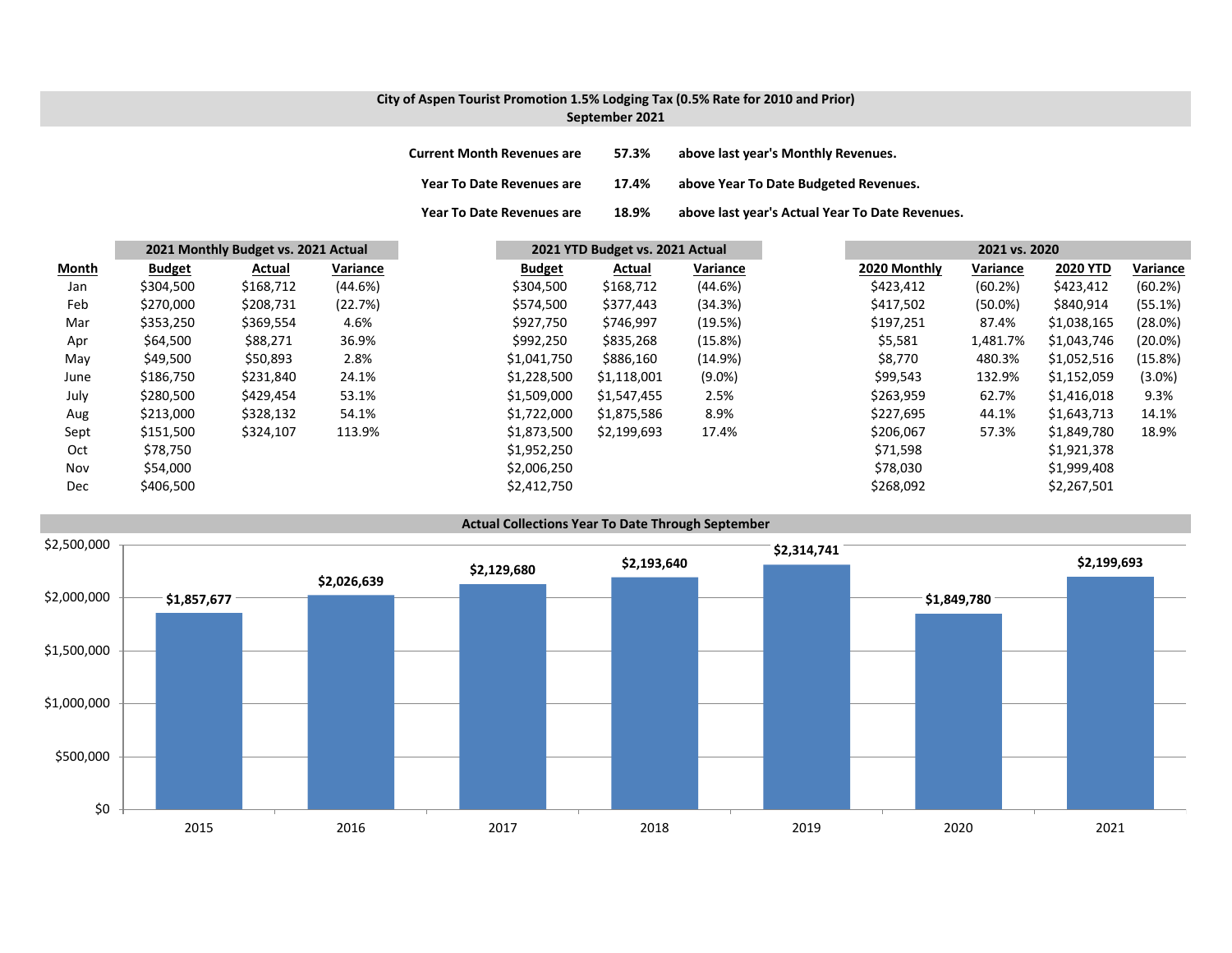### **City of Aspen Transportation 0.5% Lodging Tax September 2021**

| <b>Current Month Revenues are</b> | 57.3% | above last year's Monthly Revenues.             |
|-----------------------------------|-------|-------------------------------------------------|
| <b>Year To Date Revenues are</b>  | 17.4% | above Year To Date Budgeted Revenues.           |
| <b>Year To Date Revenues are</b>  | 18.9% | above last year's Actual Year To Date Revenues. |

|              |               | 2021 Monthly Budget vs. 2021 Actual |          | 2021 YTD Budget vs. 2021 Actual |           |           |  |              | 2021 vs. 2020 |                 |            |  |
|--------------|---------------|-------------------------------------|----------|---------------------------------|-----------|-----------|--|--------------|---------------|-----------------|------------|--|
| <u>Month</u> | <b>Budget</b> | Actual                              | Variance | <b>Budget</b>                   | Actual    | Variance  |  | 2020 Monthly | Variance      | <b>2020 YTD</b> | Variance   |  |
| Jan          | \$101,500     | \$56,237                            | (44.6%)  | \$101,500                       | \$56,237  | (44.6%)   |  | \$141,137    | (60.2%)       | \$141,137       | (60.2%)    |  |
| Feb          | \$90,000      | \$69,577                            | (22.7%)  | \$191,500                       | \$125,813 | (34.3%)   |  | \$139,167    | $(50.0\%)$    | \$280,304       | (55.1%)    |  |
| Mar          | \$117,750     | \$123,184                           | 4.6%     | \$309,250                       | \$248,998 | (19.5%)   |  | \$65,750     | 87.4%         | \$346,054       | (28.0%)    |  |
| Apr          | \$21,500      | \$29,424                            | 36.9%    | \$330,750                       | \$278,421 | (15.8%)   |  | \$1,860      | 1,481.7%      | \$347,915       | (20.0%)    |  |
| May          | \$16,500      | \$16,964                            | 2.8%     | \$347,250                       | \$295,386 | (14.9%)   |  | \$2,923      | 480.3%        | \$350,838       | $(15.8\%)$ |  |
| June         | \$62,250      | \$77,280                            | 24.1%    | \$409,500                       | \$372,666 | $(9.0\%)$ |  | \$33,181     | 132.9%        | \$384,019       | $(3.0\%)$  |  |
| July         | \$93,500      | \$143,151                           | 53.1%    | \$503,000                       | \$515,817 | 2.5%      |  | \$87,986     | 62.7%         | \$472,005       | 9.3%       |  |
| Aug          | \$71,000      | \$109,377                           | 54.1%    | \$574,000                       | \$625,195 | 8.9%      |  | \$75,898     | 44.1%         | \$547,903       | 14.1%      |  |
| Sept         | \$50,500      | \$108,036                           | 113.9%   | \$624,500                       | \$733,231 | 17.4%     |  | \$68,700     | 57.3%         | \$616,603       | 18.9%      |  |
| Oct          | \$26,250      |                                     |          | \$650,750                       |           |           |  | \$23,866     |               | \$640,469       |            |  |
| Nov          | \$18,000      |                                     |          | \$668,750                       |           |           |  | \$26,010     |               | \$666,479       |            |  |
| Dec          | \$135,500     |                                     |          | \$804,250                       |           |           |  | \$89,364     |               | \$755,842       |            |  |

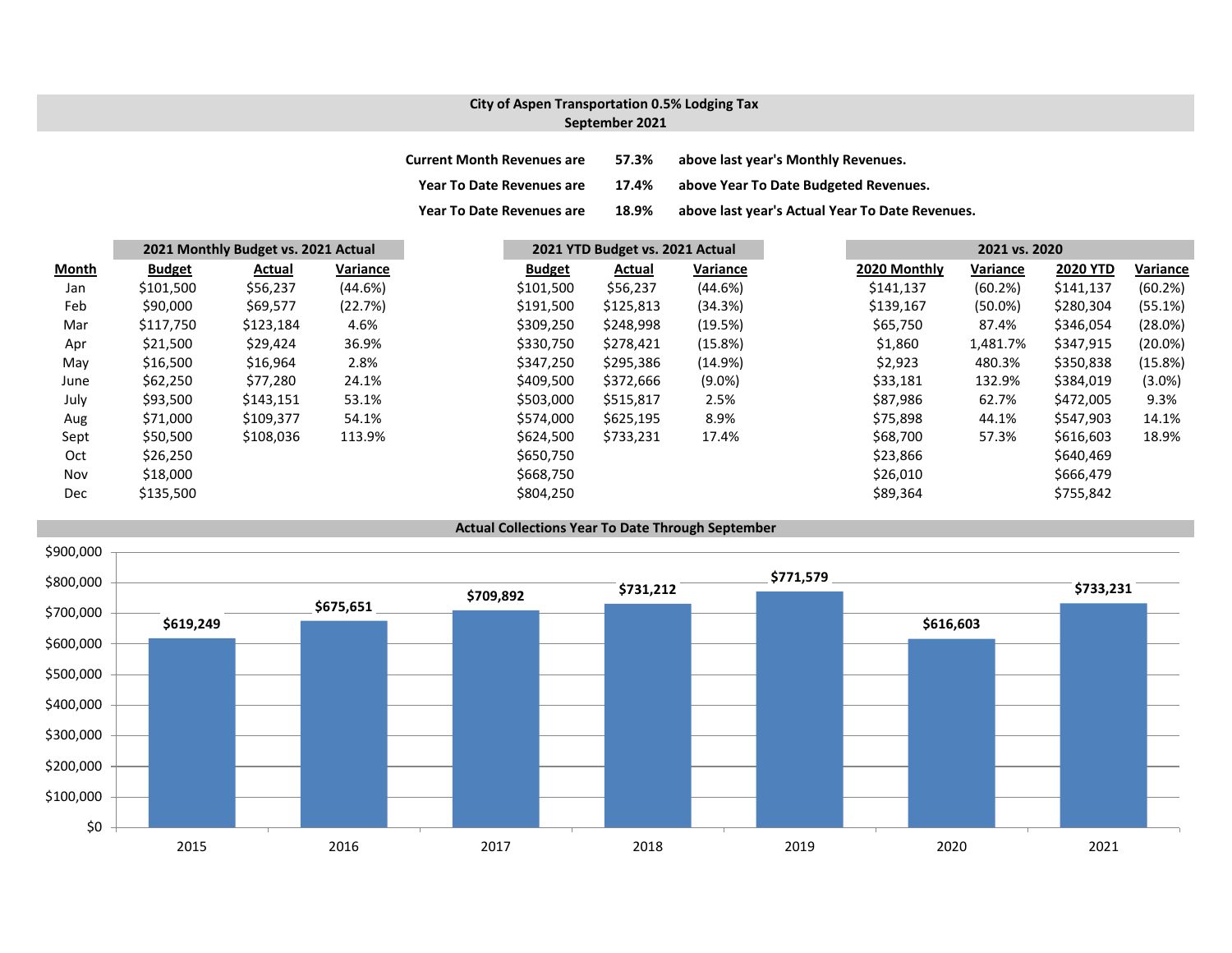#### **City of Aspen Portion of Pitkin County 3.6% Sales Tax August 2021**

| <b>Current Month Revenues are</b> | 27.7% | above last year's Monthly Revenues.             |
|-----------------------------------|-------|-------------------------------------------------|
| <b>Year To Date Revenues are</b>  | 26.8% | above Year To Date Budgeted Revenues.           |
| <b>Year To Date Revenues are</b>  | 27.6% | above last year's Actual Year To Date Revenues. |

|       | 2021 Monthly Budget vs. 2021 Actual |             |          | 2021 YTD Budget vs. 2021 Actual |             |          | 2021 vs. 2020 |              |          |    |                 |          |
|-------|-------------------------------------|-------------|----------|---------------------------------|-------------|----------|---------------|--------------|----------|----|-----------------|----------|
| Month | <b>Budget</b>                       | Actual      | Variance | <b>Budget</b>                   | Actual      | Variance |               | 2020 Monthly | Variance |    | <b>2020 YTD</b> | Variance |
| Jan   | \$1,357,000                         | \$1,092,020 | (19.5%)  | \$1,357,000                     | \$1,092,020 | (19.5%)  |               | \$1,512,709  | (27.8%)  | S. | 1,512,709       | (27.8%)  |
| Feb   | \$1,277,000                         | \$1,183,150 | (7.3%)   | \$2,634,000                     | \$2,275,171 | (13.6%)  |               | \$1,449,548  | (18.4%)  |    | 2,962,257       | (23.2%)  |
| Mar   | \$1,293,000                         | \$1,515,832 | 17.2%    | \$3,927,000                     | \$3,791,002 | (3.5%)   |               | \$708,210    | 114.0%   | S. | 3,670,467       | 3.3%     |
| Apr   | \$484,000                           | \$817,669   | 68.9%    | \$4,411,000                     | \$4,608,671 | 4.5%     |               | \$498,211    | 64.1%    | S  | 4,168,678       | 10.6%    |
| May   | \$398,000                           | \$744,578   | 87.1%    | \$4,809,000                     | \$5,353,249 | 11.3%    |               | \$430,729    | 72.9%    | S  | 4,599,408       | 16.4%    |
| June  | \$822,000                           | \$1,218,669 | 48.3%    | \$5,631,000                     | \$6,571,918 | 16.7%    |               | \$713,217    | 70.9%    |    | 5,312,624       | 23.7%    |
| July  | \$1,097,000                         | \$1,694,768 | 54.5%    | \$6,728,000                     | \$8,266,686 | 22.9%    |               | \$1,164,095  | 45.6%    | ς  | 6,476,719       | 27.6%    |
| Aug   | \$917,000                           | \$1,427,495 | 55.7%    | \$7,645,000                     | \$9,694,181 | 26.8%    |               | \$1,117,891  | 27.7%    |    | 7,594,610       | 27.6%    |
| Sept  | \$801,000                           |             |          | \$8,446,000                     |             |          |               | \$1,181,742  |          |    | 8,776,352       |          |
| Oct   | \$498,000                           |             |          | \$8,944,000                     |             |          |               | \$845,122    |          |    | 9,621,474       |          |
| Nov   | \$484,000                           |             |          | \$9,428,000                     |             |          |               | \$688,722    |          |    | 10,310,196      |          |
| Dec   | \$1,461,000                         |             |          | \$10,889,000                    |             |          |               | \$1,533,844  |          |    | 11,844,040      |          |

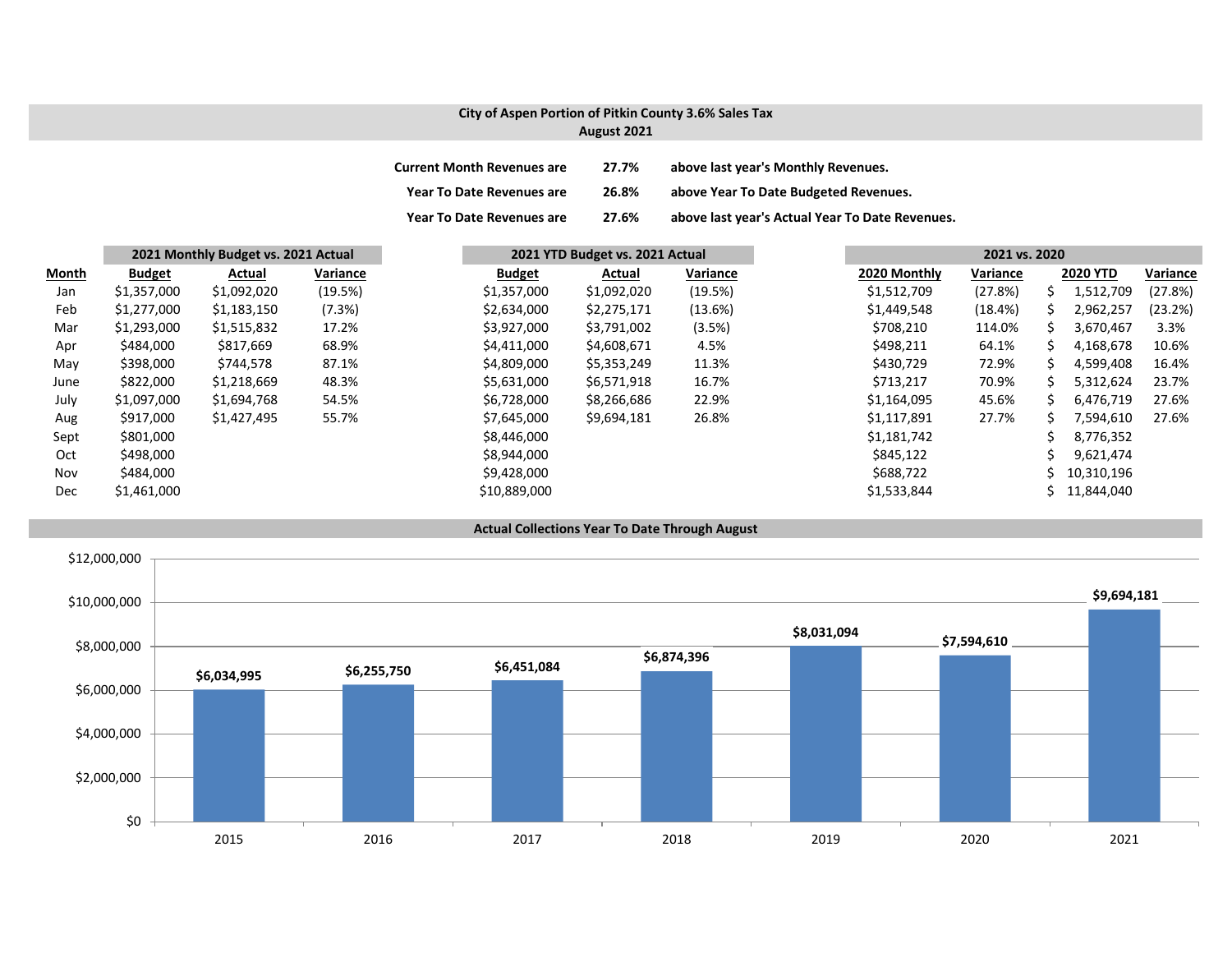# **Housing Real Estate Transfer Tax**

#### **October 2021**

| <b>Current Month Revenues are</b> | (12.2%) | below last year's Monthly Revenues.             |
|-----------------------------------|---------|-------------------------------------------------|
| <b>Year To Date Revenues are</b>  | 197.1%  | above Year To Date Budgeted Revenues.           |
| <b>Year To Date Revenues are</b>  | 14.8%   | above last year's Actual Year To Date Revenues. |

| Month      | 2021 Monthly Budget vs. 2021 Actual |             |          |               | 2021 YTD Budget vs. 2021 Actual |          |  | 2021 vs. 2020 |          |                 |  |
|------------|-------------------------------------|-------------|----------|---------------|---------------------------------|----------|--|---------------|----------|-----------------|--|
|            | <b>Budget</b>                       | Actual      | Variance | <b>Budget</b> | Actual                          | Variance |  | 2020 Monthly  | Variance | <b>2020 YTD</b> |  |
| Jan        | \$440,400                           | \$1,602,114 | 263.8%   | \$440,400     | \$1,602,114                     | 263.8%   |  | \$1,098,343   | 45.9%    | \$1,098,343     |  |
| Feb        | \$412,600                           | \$711,920   | 72.5%    | \$853,000     | \$2,314,034                     | 171.3%   |  | \$496,350     | 43.4%    | \$1,594,693     |  |
| Mar        | \$432,900                           | \$1,294,339 | 199.0%   | \$1,285,900   | \$3,608,373                     | 180.6%   |  | \$598,199     | 116.4%   | \$2,192,893     |  |
| Apr        | \$560,000                           | \$2,251,850 | 302.1%   | \$1,845,900   | \$5,860,223                     | 217.5%   |  | \$505,915     | 345.1%   | \$2,698,808     |  |
| May        | \$566,200                           | \$1,070,000 | 89.0%    | \$2,412,100   | \$6,930,223                     | 187.3%   |  | \$110,180     | 871.1%   | \$2,808,988     |  |
| June       | \$537,300                           | \$1,377,685 | 156.4%   | \$2,949,400   | \$8,307,908                     | 181.7%   |  | \$477,350     | 188.6%   | \$3,286,338     |  |
| July       | \$384,200                           | \$919,840   | 139.4%   | \$3,333,600   | \$9,227,748                     | 176.8%   |  | \$885,546     | 3.9%     | \$4,171,884     |  |
| Aug        | \$524,800                           | \$1,904,684 | 262.9%   | \$3,858,400   | \$11,132,432                    | 188.5%   |  | \$2,542,417   | (25.1%)  | \$6,714,301     |  |
| Sept       | \$746,400                           | \$1,891,643 | 153.4%   | \$4,604,800   | \$13.024.074                    | 182.8%   |  | \$3,947,332   | (52.1%)  | \$10,661,632    |  |
| Oct        | \$644,600                           | \$2,571,511 | 298.9%   | \$5,249,400   | \$15,595,585                    | 197.1%   |  | \$2,928,865   | (12.2%)  | \$13,590,497    |  |
| Nov        | \$439,200                           |             |          | \$5,688,600   |                                 |          |  | \$1,717,838   |          | \$15,308,335    |  |
| <b>Dec</b> | \$511,400                           |             |          | \$6,200,000   |                                 |          |  | \$2,281,317   |          | \$17,589,652    |  |